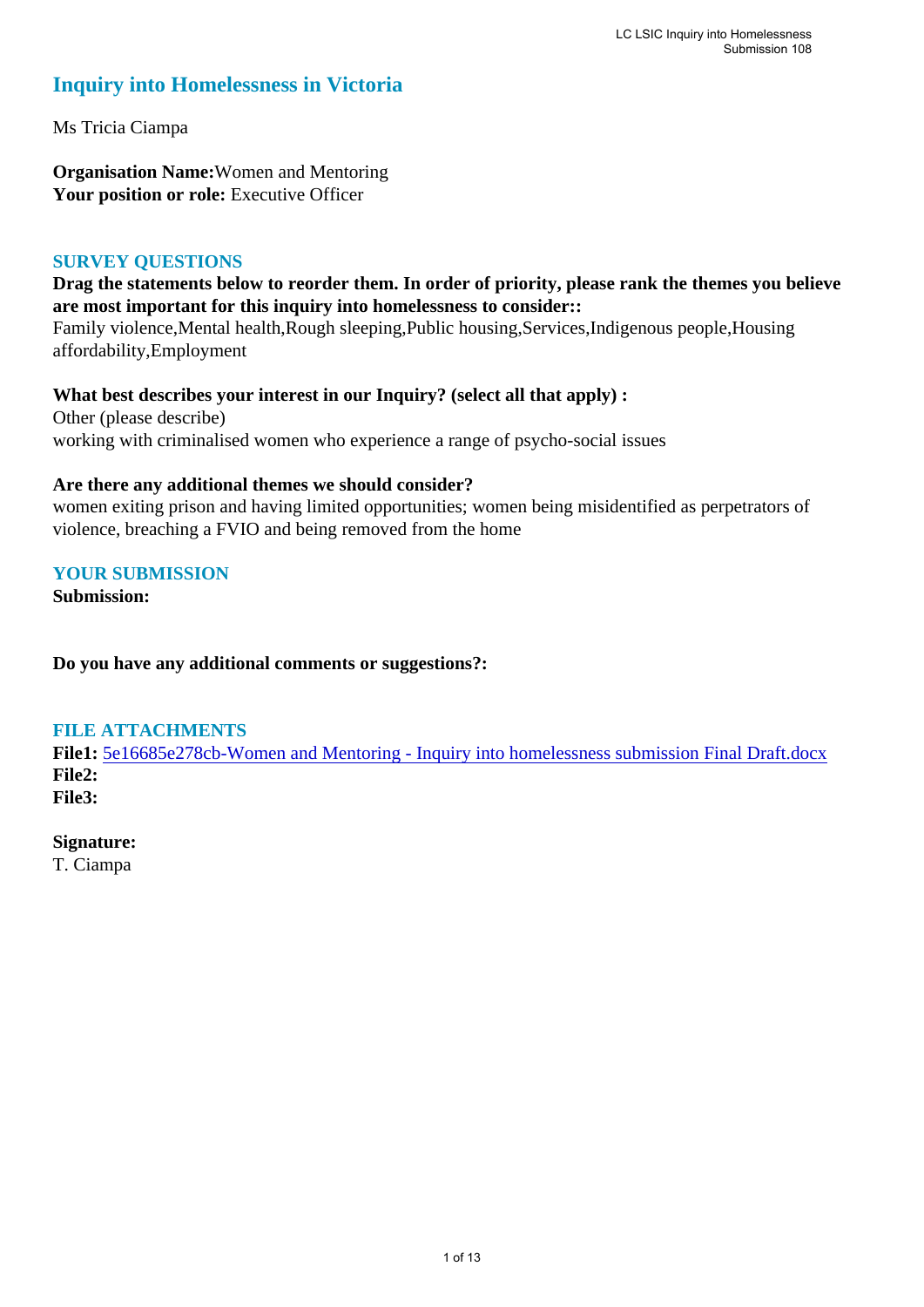## **Women and Mentoring – Inquiry into Homelessness Submission 2019**

## **Executive Summary**

At the Women and Mentoring (WAM) program, we are privileged to work with women who, despite facing significant challenges through their criminalisation, work hard to keep their children safe, healthy and happy, and try to actively make connections and take part in their community.

This submission refers to the items raised by terms of reference 2 and 3 within the Inquiry into Homelessness in Victoria, currently undertaken by the Legal and Social Issues committee of the Victorian State government. These terms require the committee to:

- 2. investigate the many social, economic and policy factors that impact on homelessness; and
- 3. identify policies and practices from all levels of government that have a bearing on delivering services to the homeless.

This submission is authorised by WAM Executive Officer – Tricia Ciampa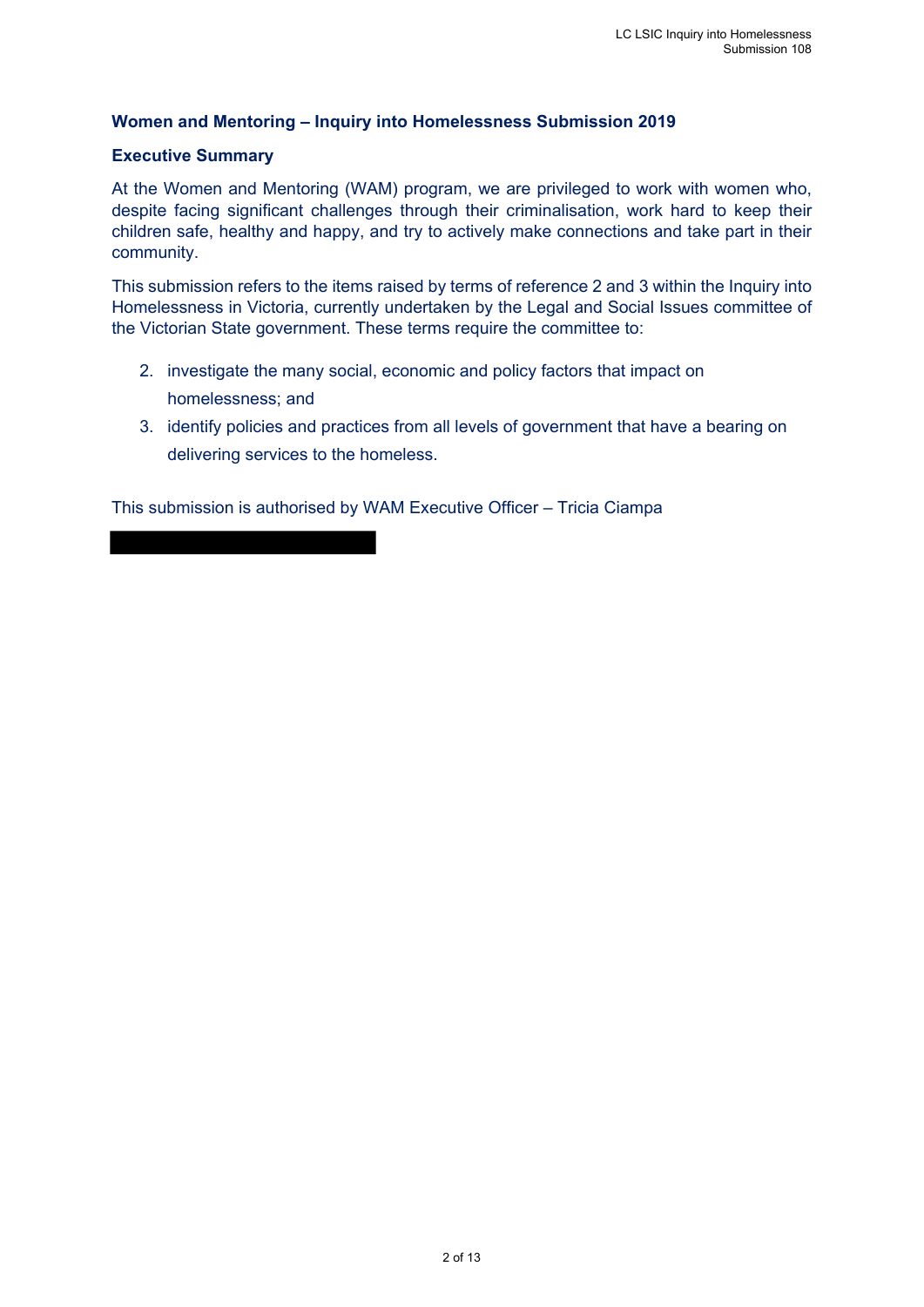## **Submission**

Based on our qualitative and quantitative data collection, we submit that to reduce the rising level of women that are criminalised through homelessness, and as victims of family violence, the committee should consider:

- Providing more housing that is affordable, adequate and comes with a secure tenure, for women to be part of a community, raise their children and access employment. Specifically, women's housing initiatives such as the Women's Property Initiative, women's housing, Launch housing and McAuley House specifically work with women who have experienced family violence, mental health, homelessness and substance issues. Investment in these services offers a specialist approach to housing solutions which is necessary for people that have and are processing complex trauma.
- More equitable tenancy laws to strengthen oversight and complaints system to mitigate competitive conditions that are created by the private rental market that vulnerable women are disadvantaged by.
- Recommending to the Commonwealth government that the rate of Newstart is raised to make it level with the rise in living costs. Given that a large proportion of women are single mothers, they often rely on this payment to pay rent, feed themselves and their children, and access services and resources to address any specialist needs.
- Reviewing the current bail laws that have been pivotal in the rise in numbers of women on remand within the justice system, their housing loss and their potential to re-enter the prison system.
- Inquiring further into the processes and protocols of police and other integrated services that are the first respondents to family violence. In particularly, the process for appeal by women that believe they have been misidentified as perpetrators should be improved.
- The triage of family violence responses, particularly the involvement of Social Workers or other highly specialised independent practitioners who can sufficiently assess family violence.
- The work being undertaken by the Federation for Community Legal Centres, and elsewhere in the world, that highlights the lack of worth in short term prison sentences.
- Providing early intervention models that respond to gendered experiences of criminalisation and homelessness and work with women and their children in ways to minimise the potential of intergenerational trauma and the poverty that comes with it.
- Investing across services in accessible training that provides an understanding of trauma informed practice.
- Ensuring that staff working with people experiencing complex social issues such as homelessness and family violence are highly trained, specialised and paid accordingly. Raise the profile and value of such care work.
- Developing policies to encourage service practice that destigmatises women who may be sole carers, in the justice system, substance users, mentally unwell, gamblers, poor, disabled and/or living with learning difficulties.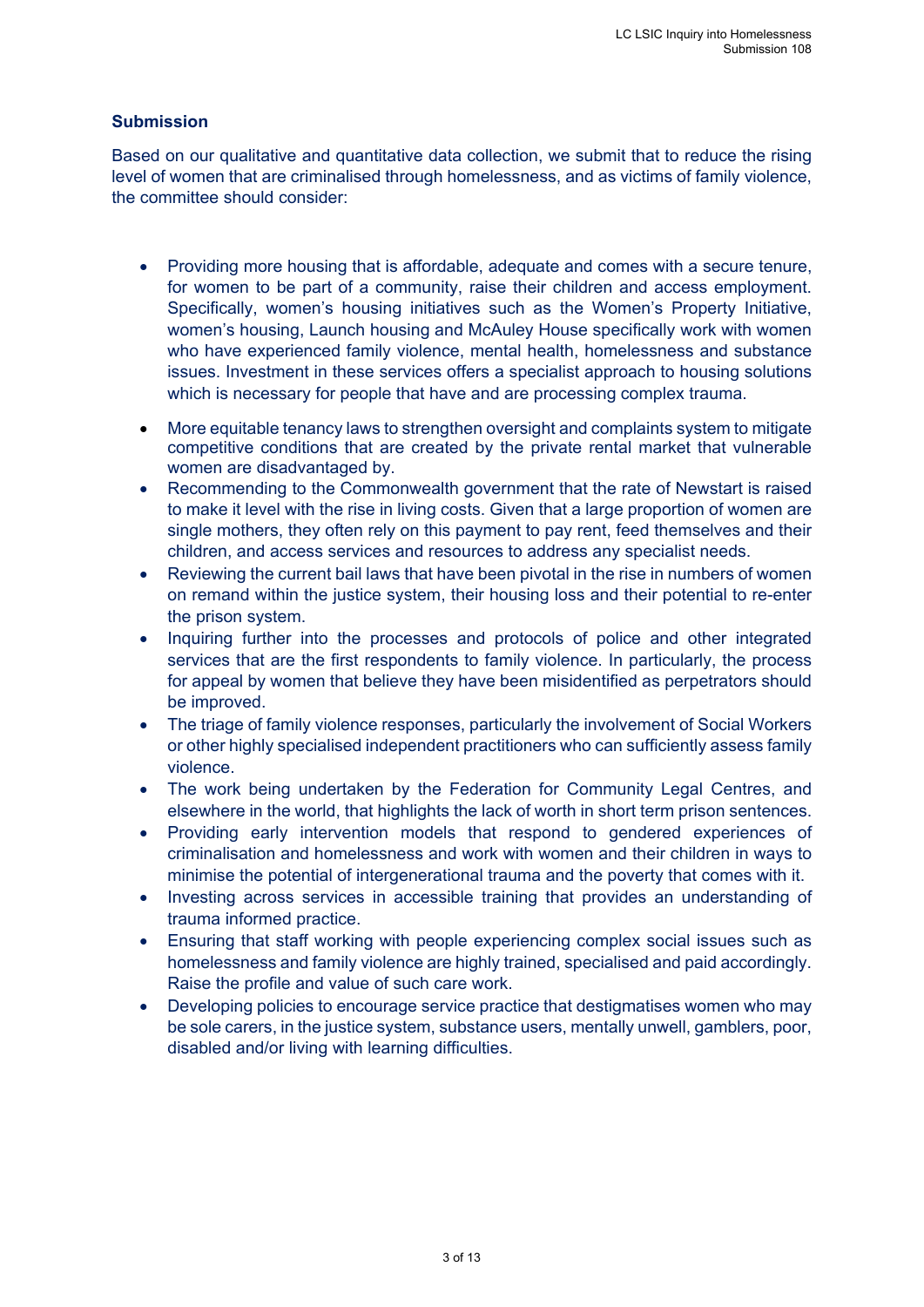## **The criminalisation of women experiencing family violence and homelessness**

Many people who become homeless have experienced serious disadvantage throughout their lives, including long-term unemployment, poor education, violence, mental health issues, disability and substance misuse (Launch, 2019).

Women living in conditions of poverty and homelessness have significant interactions with the police and the criminal justice system. It is recognised that homelessness is one of the most significant issues precipitating imprisonment and reimprisonment for women. The causes of homelessness include:

- severe financial hardship and lack of access to adequate income support
- unemployment
- lack of affordable housing
- family violence
- mental illness, and
- lack of access to health care and substance use.

Those placed in social housing are also more vulnerable to eviction because social landlords more frequently use family violence as a reason to evict, both the victim and the perpetrator (The Guardian, 2019).

Launch Housing (2019) suggests that family violence is the primary issue that leads women and their children into homelessness. Current statistics state that 35 per cent of homelessness in Victoria is a result of family violence (CHP, 2019), with 46 per cent of those experiencing homelessness as a result of family violence being women.

A national study conducted in 2012 showed that half of the female prison population were homeless before being imprisoned. For women, the trauma accumulated from violence and homelessness means they are much more likely to have substance use issues, often to mitigate the trauma, or who have mental health conditions because of it (Gleeson & Baird - ABC, 2018).

The Australian Institute of Criminology reports that 84 per cent of women in the criminal justice system have experienced 'sexual, physical or emotional abuse with the majority experiencing multiple forms of abuse' (2004). The Victorian Ombudsman further reports the higher level of mental health and substance abuse issues that women present with in the criminal justice system, and that a high proportion of women are sole carers of children (2015).

## **Definition of homelessness**

The Australian Bureau of Statistics defines homelessness as:

- Marginally housed: people in housing situations close to the minimum standard;
- Tertiary homelessness: people living in single rooms in private boarding houses without their own bathroom, kitchen or security of tenure;
- Secondary homelessness: people moving between various forms of temporary shelter including friends, emergency accommodation, youth refuges, hostels and boarding houses;
- Primary homelessness: people without conventional accommodation (living in the streets, in deserted buildings, improvised dwellings, under bridges, in parks, etc).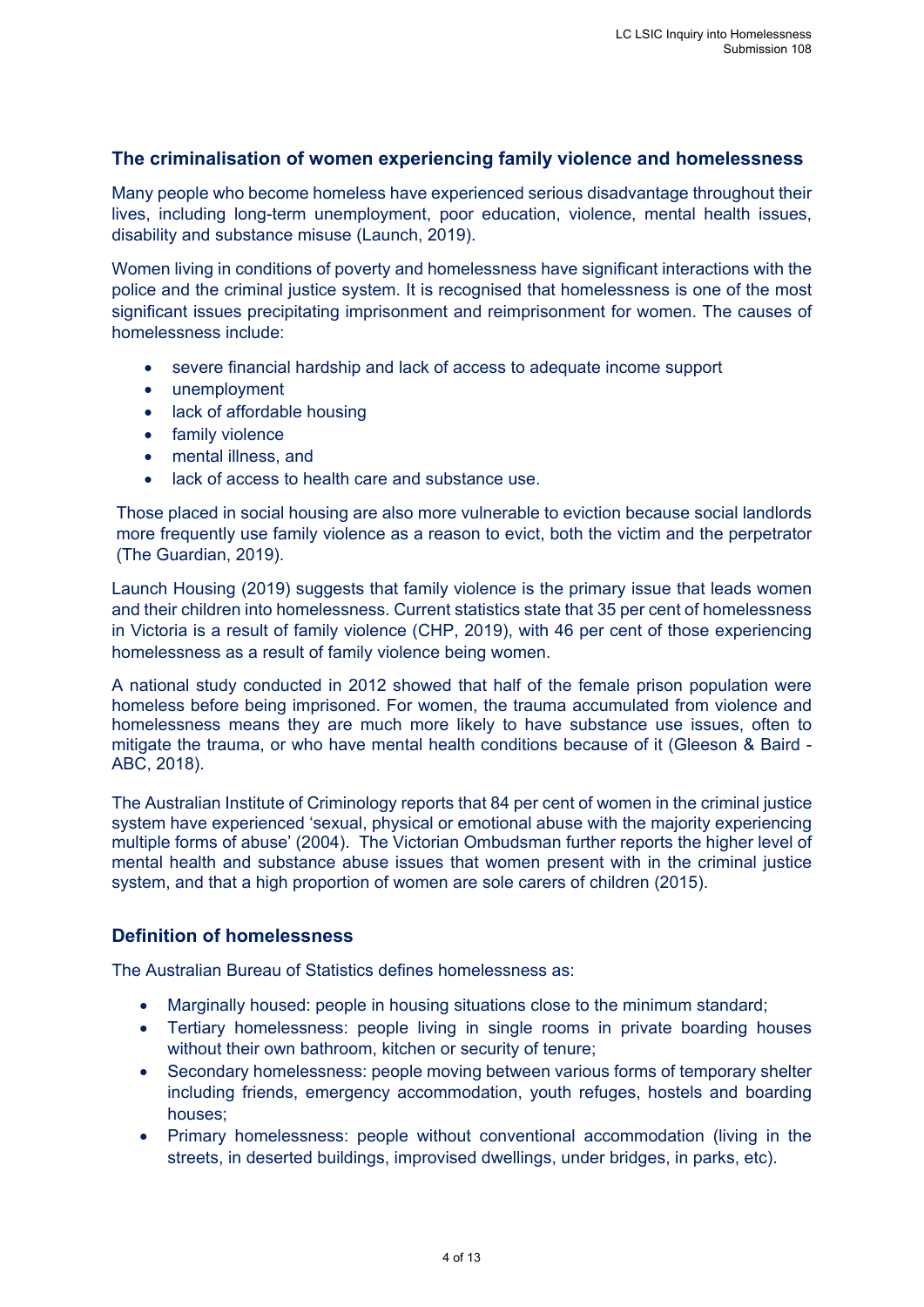There is a strong history of homelessness amongst the participants on the WAM program. Participants largely constitute those within the categories of insecure, inadequate or secondary forms of homelessness. This coincides with early family lives that present complex issues of violence, trauma, removal from the family home as children or adolescents, substance use and mental health conditions. The data collected from participants suggests that poverty has stayed with them over the course of their life. Specialised service provision and social reforms may have remedied this if intervention was provided within the early stages of their lives.

## **Contextualisation of the participants on the WAM program**

For women participating in the WAM program, their contact with the justice system reflects the significant challenges they have faced as children and in their adult life. The women on the WAM program are victims of intimate partner and family violence, with higher rates of mental health and substance abuse issues, that are often interrelated and causal of their offending.

Currently there are 25 matched mentoring pairs on the program in the metropolitan Melbourne area. This covers six court jurisdictions: Sunshine, Melbourne, Heidelberg, Frankston, Broadmeadows and the Neighbourhood Justice Centre (Collingwood). Of these participants 96 per cent have experienced significant family violence as children, and again within intimate partner relationships. This coincides with a mirrored rate of mental health presentation, and a high level of substance use, often documented as a 'self-medicating' approach to mitigate the cumulative experience of trauma**.** 94 per cent of these women are also homeless, through inadequate housing, insecure housing or with no housing at all.

Children are consequentially being removed from participants because of their interaction with the justice system. Children subsequently being prohibited from reconnecting with their mother because she has been unable to secure adequate housing is also a common theme amongst participants on the WAM program. These statistics reflect nationwide trends of women and the 'justice' issues that arise when social issues are dealt with as criminal matters.

Recent intake and assessment of women on the WAM program indicates a rising trend of women being referred with charges of breaching family violence orders. Similarly, Women's Legal Service have already indicated this as in issue, with 57% of women in a five-month period being misidentified as perpetrators of violence (2018). In discussion with these women, it is evident that women's interaction with the criminal justice system in these situations is often a result of their misidentification as a perpetrator of family violence, when seeking a justice response. Homelessness often results when the perpetrator of the violence remains in the family home with the children, whilst the woman is incarcerated or remanded. Upon release, or after the incident, the woman is left to find housing with limited resources (due to the broader discrimination of women as carers relying on inadequate welfare or in low paid employment). Women in these situations are often traumatised by the separation from their children.

Participants on the WAM program often speak about the experience of a system that places children in the care of the violent partner, who can use the increased power given to him by the justice system to inflict further psychological and emotional abuse, as similar to the violence that is inflicted within the home. Women are then marked with a criminal record that can affect her future volunteer and employment opportunities, as well as the potential to gain suitable housing for herself and her children. These issues sit alongside the requirements that the court or child protective services place upon women.

The stigmatisation that comes from such experiences creates shame and vulnerability. One woman on the WAM program recently spoke of having to negotiate unreasonable contracts with landlords in her desperation to secure housing. A private landlord required that she provide one year's rent in advance to secure her property. As the property was in her child's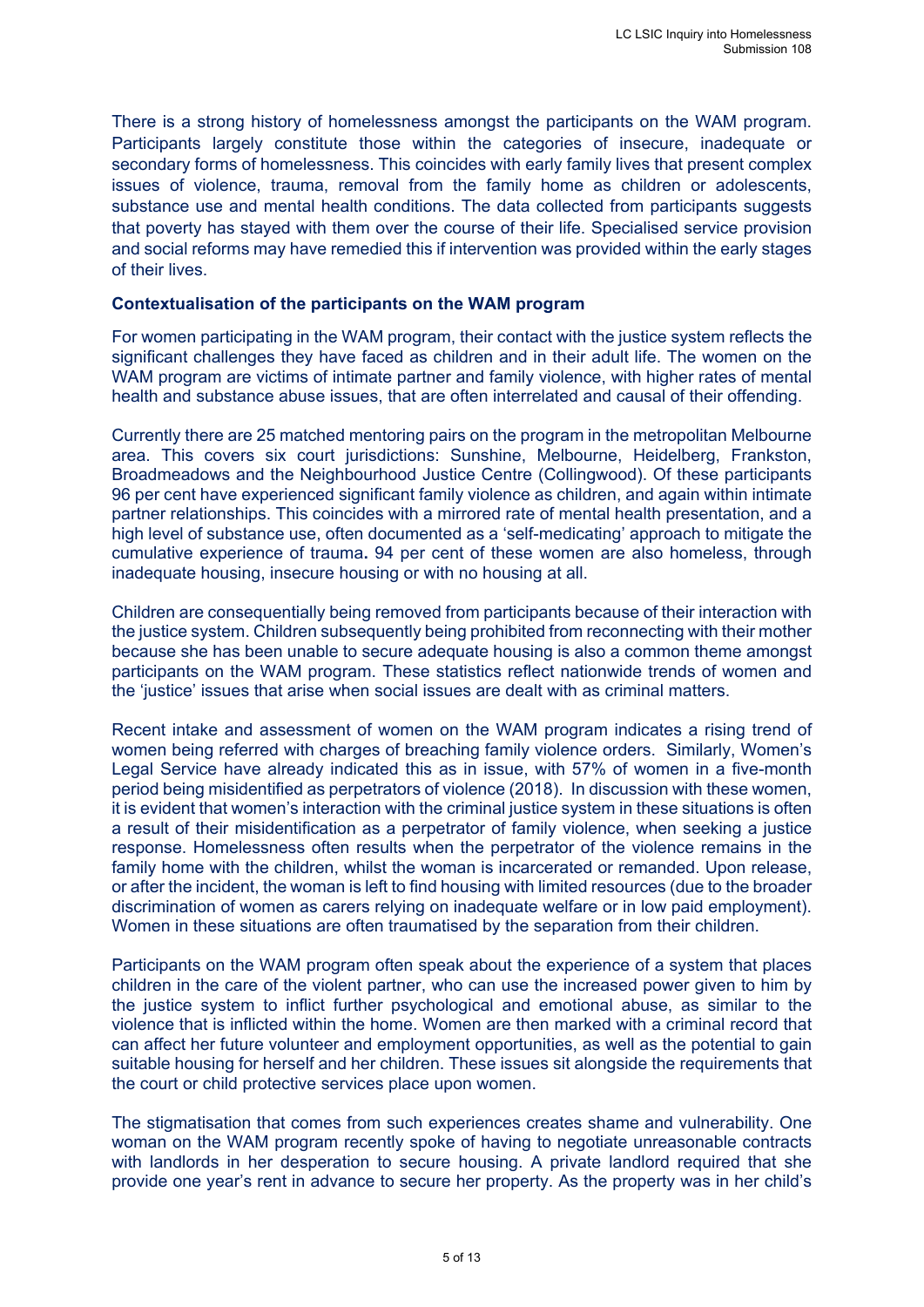school zone, and she was desperately trying to be reunited with her children after being misidentified as the primary aggressor of family violence, she agreed. These conditions, however, compromise her financially and minimise her security as a tenant if conflict arises during her tenure. It is also an extra condition that other renters in the community are not compromised by in an already and increasingly competitive rental market. Another participant on the WAM program was evicted when the landlord discovered she had a criminal record. She had three children at the time.

Such conditions can significantly limit the potential for the woman to move on, work in the legal economy and take part as an active citizen in her community. The ability to find employment when homeless is far more difficult. The insecurity, or lack of feeling safe in the housing that women on the WAM program reside in, consumes so much of their emotional energy that they often do not have the capacity to even consider employment, especially given that they are often also managing their mental health and substance use issues.

Several participants on the WAM program also have reported feeling constantly harassed by neighbours and feeling unsafe. One participant on the WAM program described her situation in living in a high-density dwelling, where a neighbour was constantly harassing her to use heroin. Given that substance use was an issue for her, she felt if she had not had the support from her mentor to advocate strongly to find more appropriate and safe accommodation, she would have become a 'full blown heroin addict'. Past participants have also described feeling deeply unsafe in high density dwellings, where women are preyed upon by men, given their known vulnerability.

Furthermore, living life publicly as a homeless person blends what is often separated, the private and public spheres of people's lives. What can be legally enjoyed in the private cannot be enjoyed by those that are forced to live in public spaces, which again heightens the risk of contact with the law. For women on the WAM program there are so many intersections along their journey with the justice system that can potentially drive them into further criminalisation.

Lastly, although women's representation within the justice system is on the rise, they are still a minority within justice statistics, and are often forgotten in criminal justice policy planning, service design and delivery. A review into Victoria's bail system by the Law Institute of Victoria speaks to the unprecedented rate of the rising prison population that affects marginalised cohorts disproportionately (LIV, 2017). The review considers the effects of bail reforms that have increased the courts' powers to remand. In the past five years, women's representation in the justice system has risen by 50 per cent. Women are significantly overrepresented in remand statistics, with two thirds of women who are remanded being subsequently released and not having to serve further prison sentences (The Age, 2019). The Law Institute of Victoria largely attributes these outcomes to risk-adverse bail reforms. These reforms aim to reduce the risk of those profiled as highly violent male offenders. Yet they also capture women who often present as victims of crime, with issues in need of social and health solutions rather than criminal justice responses (LIV, 2017).

Remanded prisoners are also restricted in accessing the opportunities afforded to sentenced prisoners. They lack access to services, such as education, employment, behaviour change programs, housing support and transition and other rehabilitative services that contribute to their rehabilitation (LIV, 2017). Given that research demonstrates how remand has now become a criminogenic risk factor, such systemic conditions are only perpetuating a cycle of disadvantage which further marginalises some of the most vulnerable women in Victoria, maintaining homelessness and undermining the resilience factors required to minimise vulnerability.

#### **Introduction to WAM**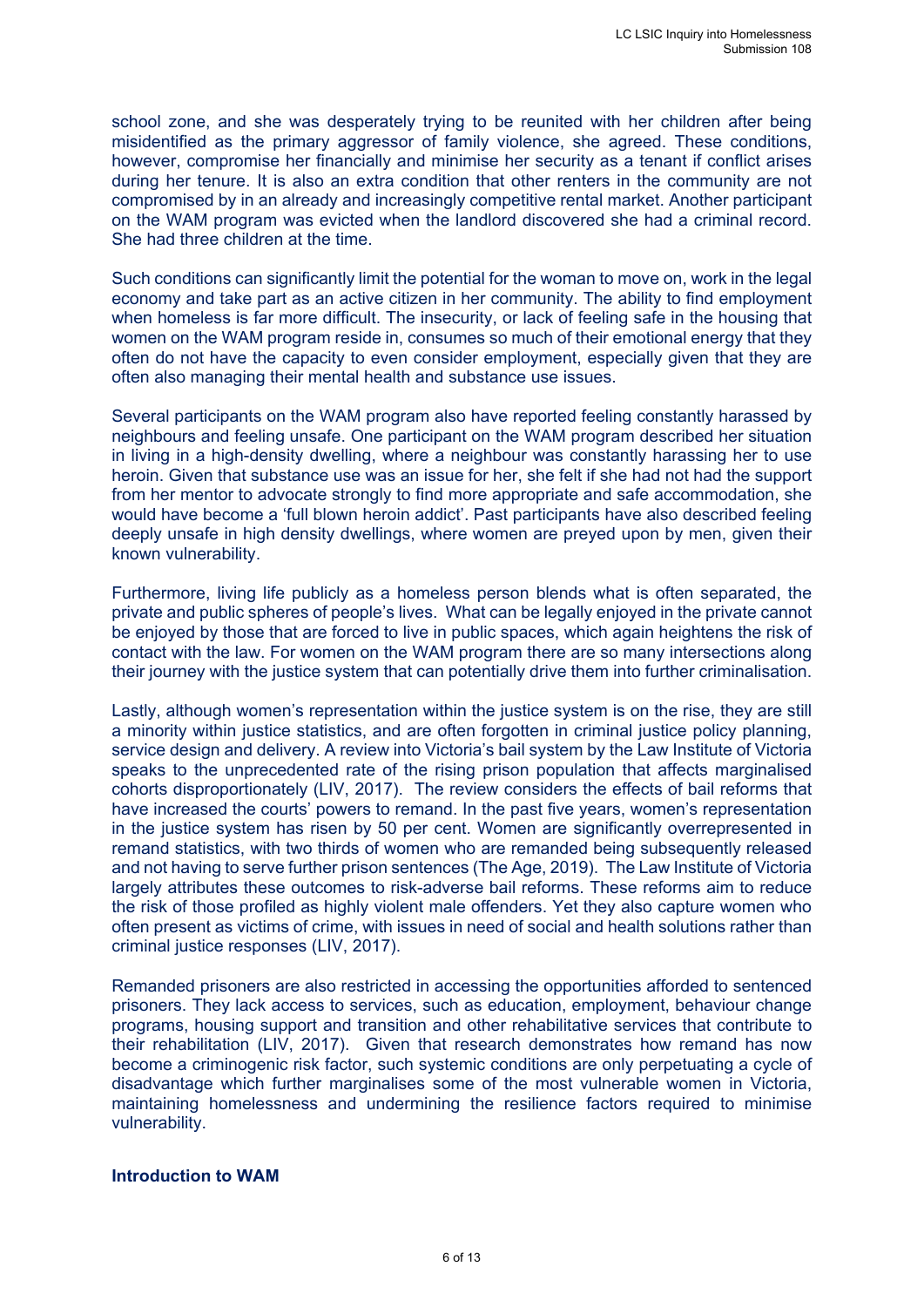Women and Mentoring was established in 2009 from a grassroots community initiative that acknowledged that there was limited court support for women addressing criminal charges. Since then the program has expanded across Melbourne and Frankston. The program now works across six Magistrates' court jurisdictions: Melbourne, Inner North (Neighbourhood Justice Centre), Sunshine, Heidelberg, Frankston and Broadmeadows. Over the past 10 years the program has grown in capacity with the referral rate rising from 7 women in the inaugural year (2009) to 79 in the present year. There has also been a significant increase in WAM's capacity to assess participants with 46 assessments being made in 2019 and 31 matched pairs.

The program matches women, referred through the justice system, with a voluntary mentor, who provides emotional, social and practical support for the participant to: move through the court process, engage with sentencing outcomes and connect with community organisations to address causes that underly their interactions with the justice system.

The one on one relationship with a trained voluntary mentor has demonstrated positive outcomes for women, outlined in detail in Appendix A. Participants engage in a relationship that establishes mutual respect providing women with a safe space to: discuss their experiences, be validated through listening, process situations that have occurred and be supported to look at areas within their life that they would like to address. These skills enable the women to be better equipped to live within the law.

- **WAM enables disadvantaged women to get their lives back on track** by promoting more effective engagement with social services
- **WAM breaks the cycle** of intergenerational offending and helps to reduce other social costs
- **WAM saves money**. It costs at least \$117,000 per annum to keep a woman in a Victorian prison. With \$5,500 we can support a vulnerable woman in a positive mentoring relationship for a year.

Over the past decade, WAM has expanded its services to six Magistrates' Courts precincts with the support of a mix of philanthropic and government grants. WAM's future is uncertain due to a lack of committed sustainable funding. To continue providing services and to expand its program in 2020 and beyond, an investment of \$550,000 per annum is needed to provide this support.

#### **Why WAM works, what it offers to support homeless women**

The WAM program understands that when women have a positive relationship where they are:

- listened to and respected
- supported at their pace, and
- unconditionally regarded, not judged or made to feel ashamed to share their experiences,

they are better enabled to make choices that match their values, address their personal circumstance and evolve, in a time frame which they can manage.

The mentoring relationship aims to consistently provide these positive experiences. It is noted that a significant number of women have not experienced this model of support in the home, at school, in community or when engaging with other institutions and workers.

The process of mentoring enables women to address issues in their lives with consistent support. The restorative nature of being listened to and supported by a trusted, reliable person has proved to enable women's 'emotional regulation', develop positive coping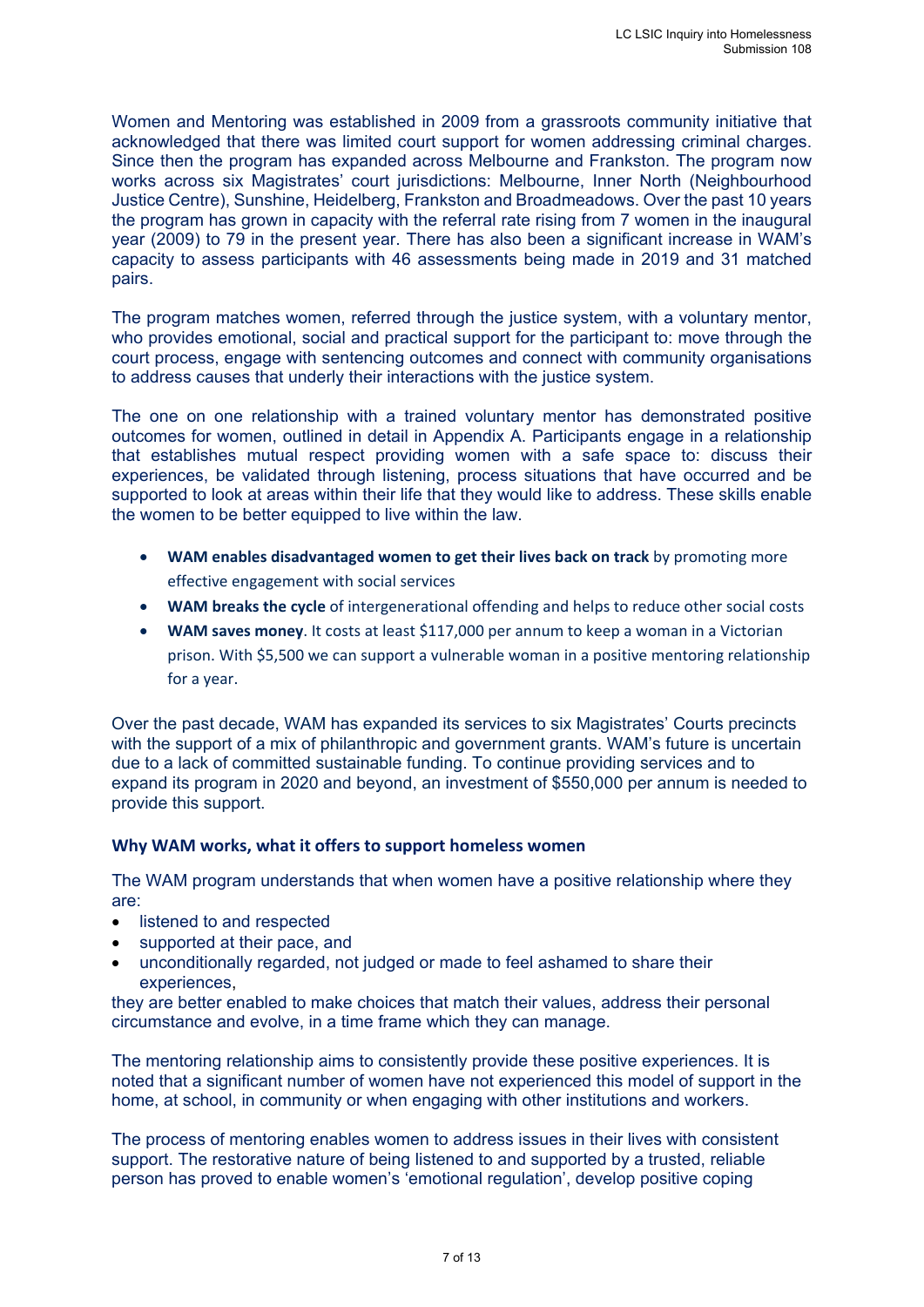strategies, increased motivation to engage with community services, and maintain relationships with justice services to comply with community correctional orders. All of which contribute to a minimisation in offending and reduction in contact with the justice system.

In Victoria, the recidivism rate is about 44%, and the most common precursor to reoffending is going to prison. Most participants engaged in the WAM program have avoided custodial sentences. The rate of reoffending among participants engaged in the program is low (15%). Providing them with an opportunity to connect with a female mentor who can provide guidance and support on a consistent basis can be the first step to positive community connection.

Women have also reported the following positive outcomes since being engaged with WAM:

- smoking and alcohol cessation
- employment
- furthering on to higher education or engaging in TAFE or community based educational programs
- volunteering and education placement engagement
- reduction in admissions to psychiatric services over the course of a year
- improved relations with children and family
- having children replaced in their care
- engaging in community activities
- securing more suitable housing
- improved health from access to services (dental, using health services-gym, reduce substance use benefits)
- accessing welfare measures that suit their need-NDIS, and disability pension
- reducing fines through WDP initiative
- improved self-advocacy skills
- improved ability to manage emotions, and
- improved self esteem and confidence.

### **Snapshot of the women WAM supports**

As discussed above, in 2018-19 WAM supported 45 women through a formal mentoring relationship. 82 per cent of these women were responding to a current criminal charge or sentence. Across these participants, WAM's data demonstrates common themes of homelessness, substance use issues, family violence and mental health issues. Appendix A provides further data on the women supported by WAM in 2018-19, and the outcomes they experienced from participating in the program.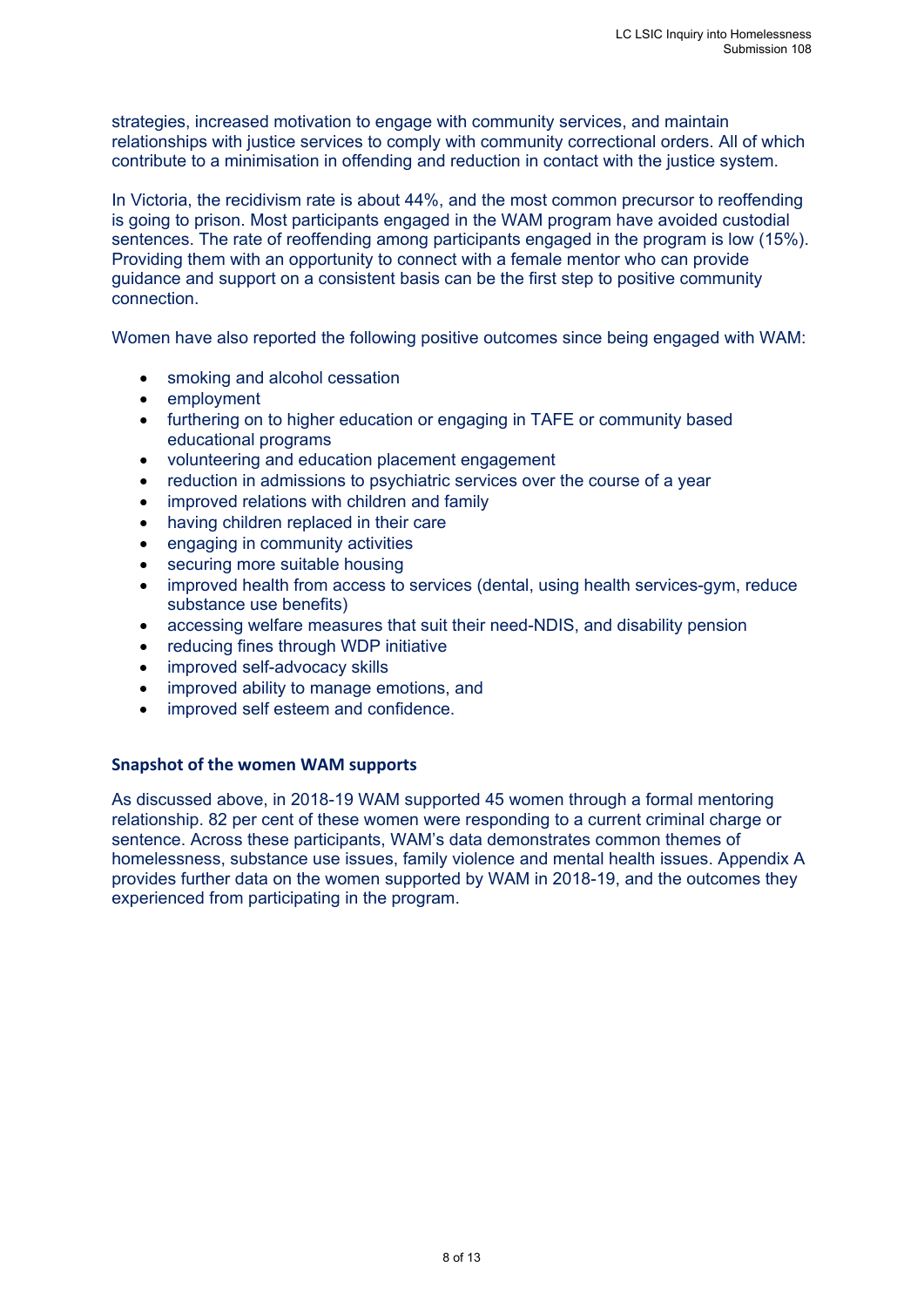# **Appendix A – WAM Outcomes**

## **Outcomes**

1. Women in the program indicate feeling better resourced to manage their issues; are linked in with appropriate services.

83% of participants indicate improvement across prioritised Domains of Change, from intake to 6month review (and match closure is applicable).

86% of program participants are linked in with other agencies, through the WAM Coordinator or with support from the mentor to seek out services. Services include attending GP to access a mental health plan; maternal child health nurse; drug counselling; community legal service; Launch Housing, etc.

One participant spoke of being pushed outside of her comfort zone doing things she wouldn't ordinarily do, such as going to 'Fitted for Work' or meeting with the Coordinator for review meeting in a new area. Having a mentor by her side gave her more confidence.

2. Women are better resourced, more confident, and have a more positive attitude & approach to their legal matters

86% of women indicate improvement in legal issues from intake to 6-month review, and closure.

Most identify the importance of "having someone next to me" as they go to court. For some women having to complete a CCO can cause anxiety and stress, particularly if they have other appointments and caring responsibilities.

Mel expressed feeling that the program has changed her life and for the first time in a long time she feels like the person she was 10 years ago. She has been enjoying the school holidays with her child and her friends, her anxiety levels have dropped dramatically, and she feels more in control.

Tracy stated that she feels human again after meeting Cheryl. She really takes a lot from being able to talk to someone and bounce ideas off.

When asked what it was she liked about her mentor, Kylie appreciates the advice that she gets "she doesn't tell me what to do, but listens validates me and does not judge me. I feel a sense of connection and being understood by someone".

## 3. Women in the program reduce/cease their offending (ie, no new charges) whilst engaged in the program

85% of women indicate they have no new charges brought against them whilst engaged in the program; women identify a shift in their attitude to offending behaviours and instead successfully work towards completing their Community Corrections Orders.

Magistrate Tim Gattuso: "*The stability and guidance provided by a WAM mentor led to the accused making such progress in her rehabilitation that I was ultimately persuaded to impose a sentence different to which I would have otherwise contemplated. I have confidence that the Accused had overcome a significant drug addiction largely as a result of WAM's assistance and is not likely to reoffend. She presented in court as a healthy and employable person with a bright future."*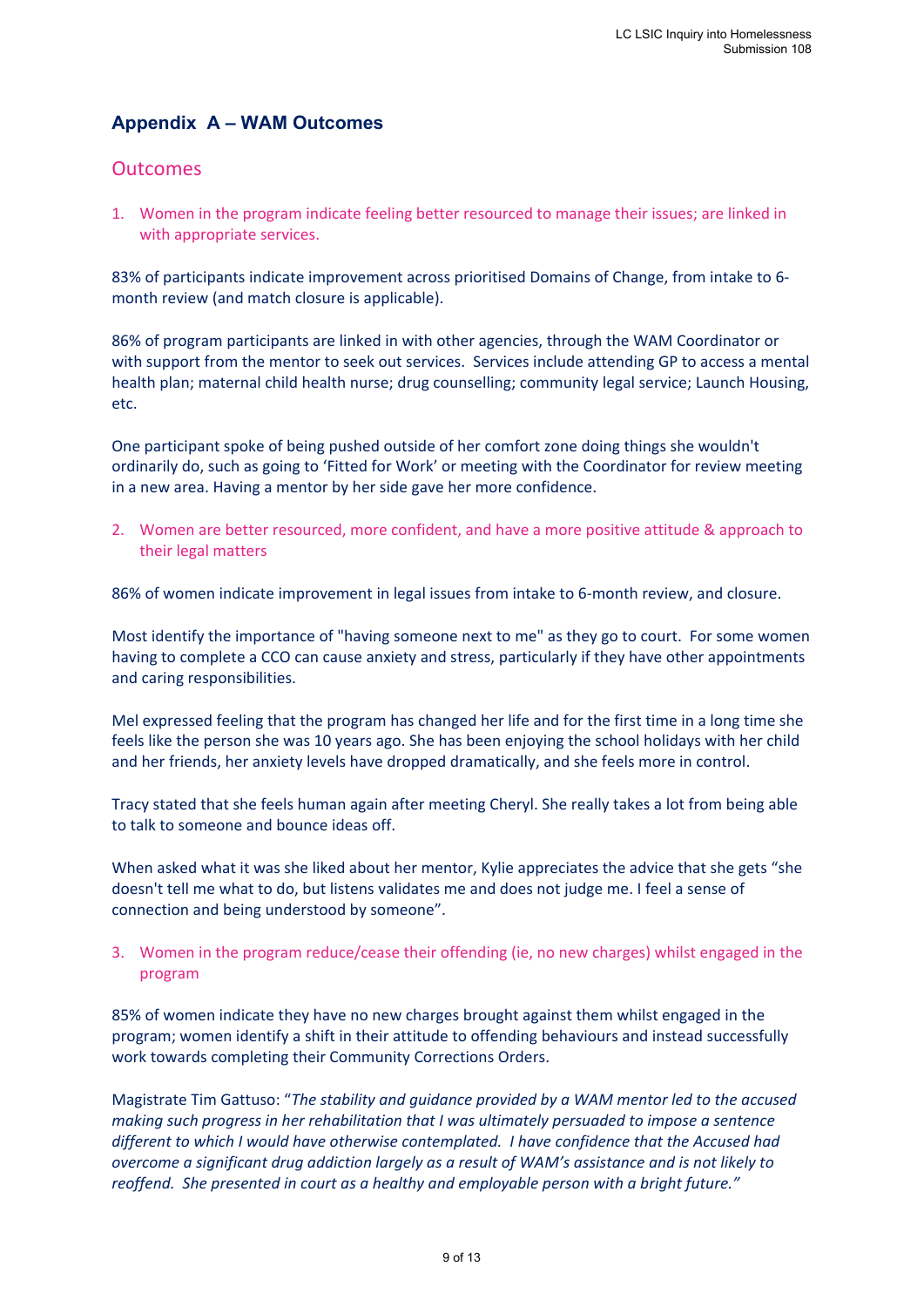# WAM participants July 2018 ‐ June 2019

82 referrals received across six court precincts, of whom 45 women were assessed and progressed through to matching. 23 did not respond to phone calls or text messages and others indicated not interested or were not eligible (owing to custodial sentence or deemed significant risk to a mentor).





## Age & Culture

Assessed participants ranged in age from 21 to 55, with a median age of 37.

When asked "what is your cultural identity?" 33 responded Australian, two each responded Greek, Sudanese, and Turkish, and one woman each responded Lebanese, Samoan, Sierra Leone, Thai, and Vietnamese. One woman identified as Aboriginal.

## Housing & Living Arrangements

11 of the 45 lived alone, and another 9 were sole parents.

About half of the women were in a family owned house or private rental, or own home. 4 had secure social accommodation and 5 were in transitional housing. 5 reported homelessness, 2 were in a caravan park cabin, 1 was in a motel. Others did not report.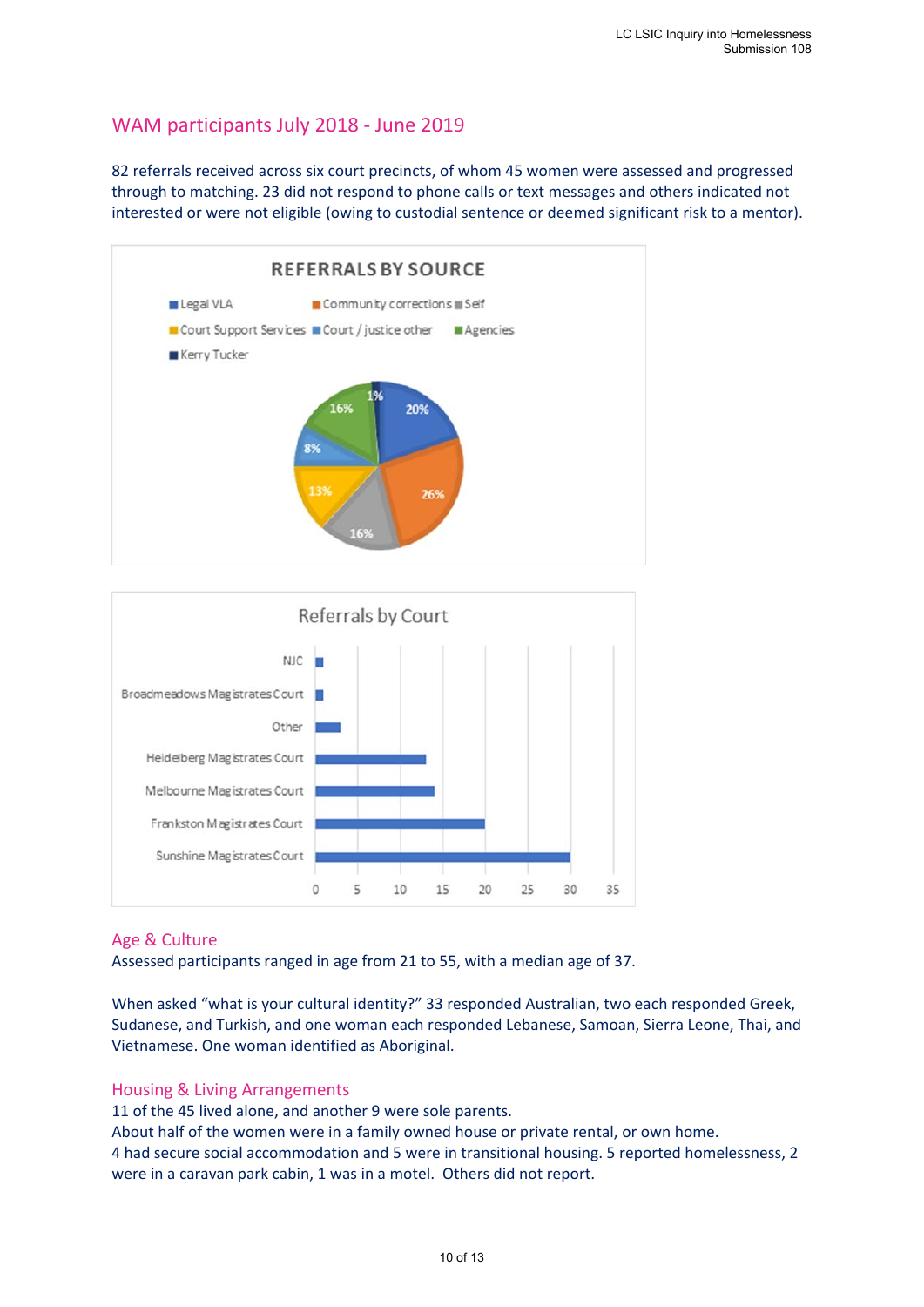#### Family Relationships

The 45 women have 83 children between them – though this does include adult children. Of the 83 children, only 31 lived in the same home as their mothers.

3 of the 45 women answered no to being asked about current or past family violence.

21 reported past family violence only, 2 current family violence only, and 16 reported both current and past family violence.

#### Mental Health

Only 8 of the 45 reported no mental health issues. In 6 of those 8 cases, the assessor suspected undiagnosed mental health issues.

17 women had only one diagnosis, while 20 women had two or more mental health diagnoses. Depression was the most common presentation (17/45) with anxiety second (16/45) and PTSD third (13/45). Also present in the population is borderline personality disorder, schizophrenia, psychosis, eating disorders, bipolar, and obsessive‐compulsive disorder.

13 of the 45 reported mental health issues that have a significant daily impact.

#### Alcohol & Other Drug Use

Participants who identified current problematic AOD‐use identified ice (7), alcohol (6) cannabis (4) heroin (3) and GHB (1) as their primary drug of concern. 24 women reported no current problematic substance use. Of those, 14 reported a previous problematic substance use (7 ice, 3 alcohol, 3 heroin, 1 cannabis).

#### Criminal Justice System Connection

Many participants (37 out of 45) had a current matter-they were planning for court (6), had a current court date (6) had been sentenced (14) or had a recent diversion (2).



#### WAM Participants' current most serious charge

Five of the justice procedural offences were breaching CCO / Parole / Bail, one was breaching a Family Violence Intervention Order, and one was unspecified. Of those who did not have a current criminal charge, four had fines, two were family violence intervention order respondents.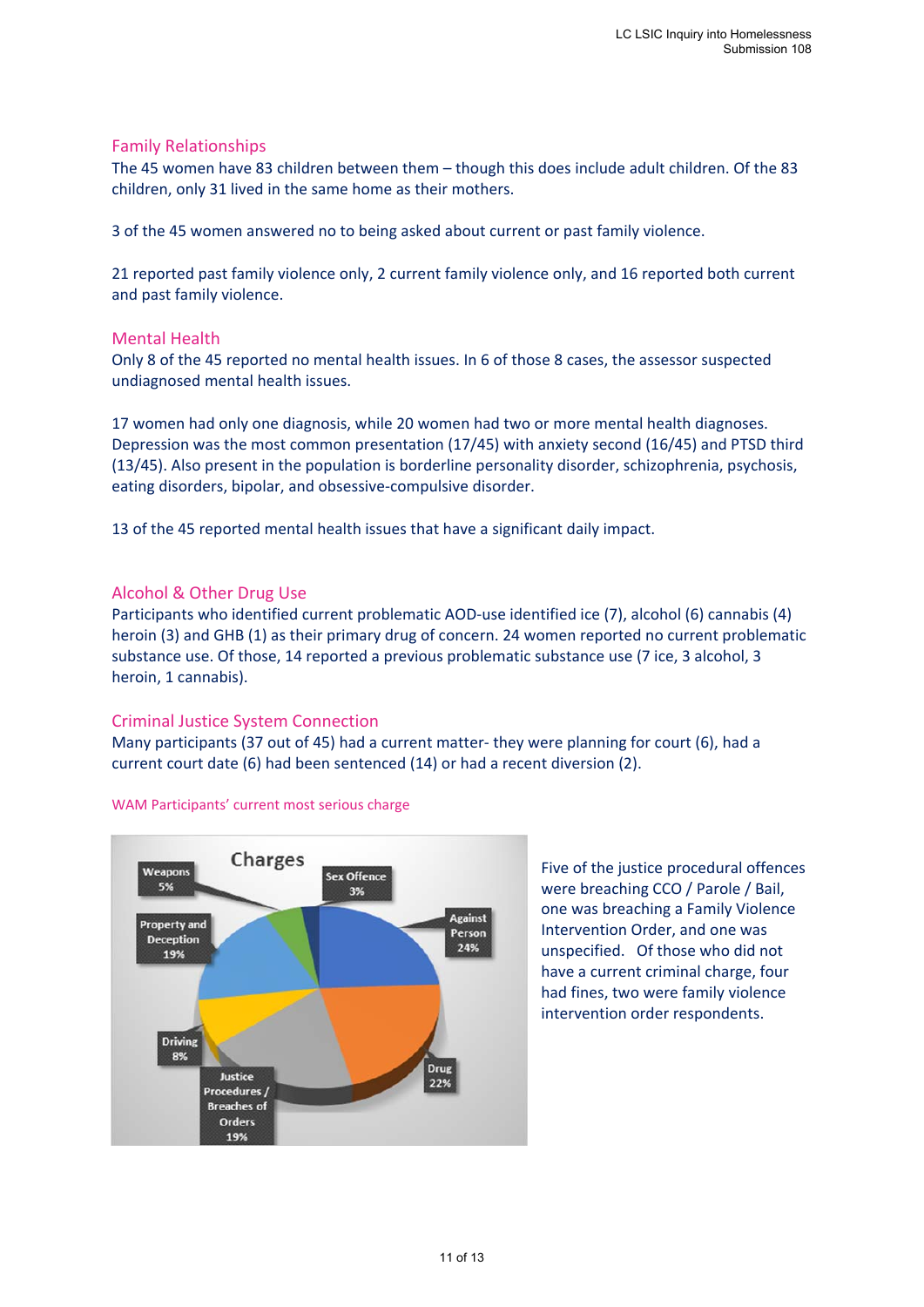LC LSIC Inquiry into Homelessness Submission 108